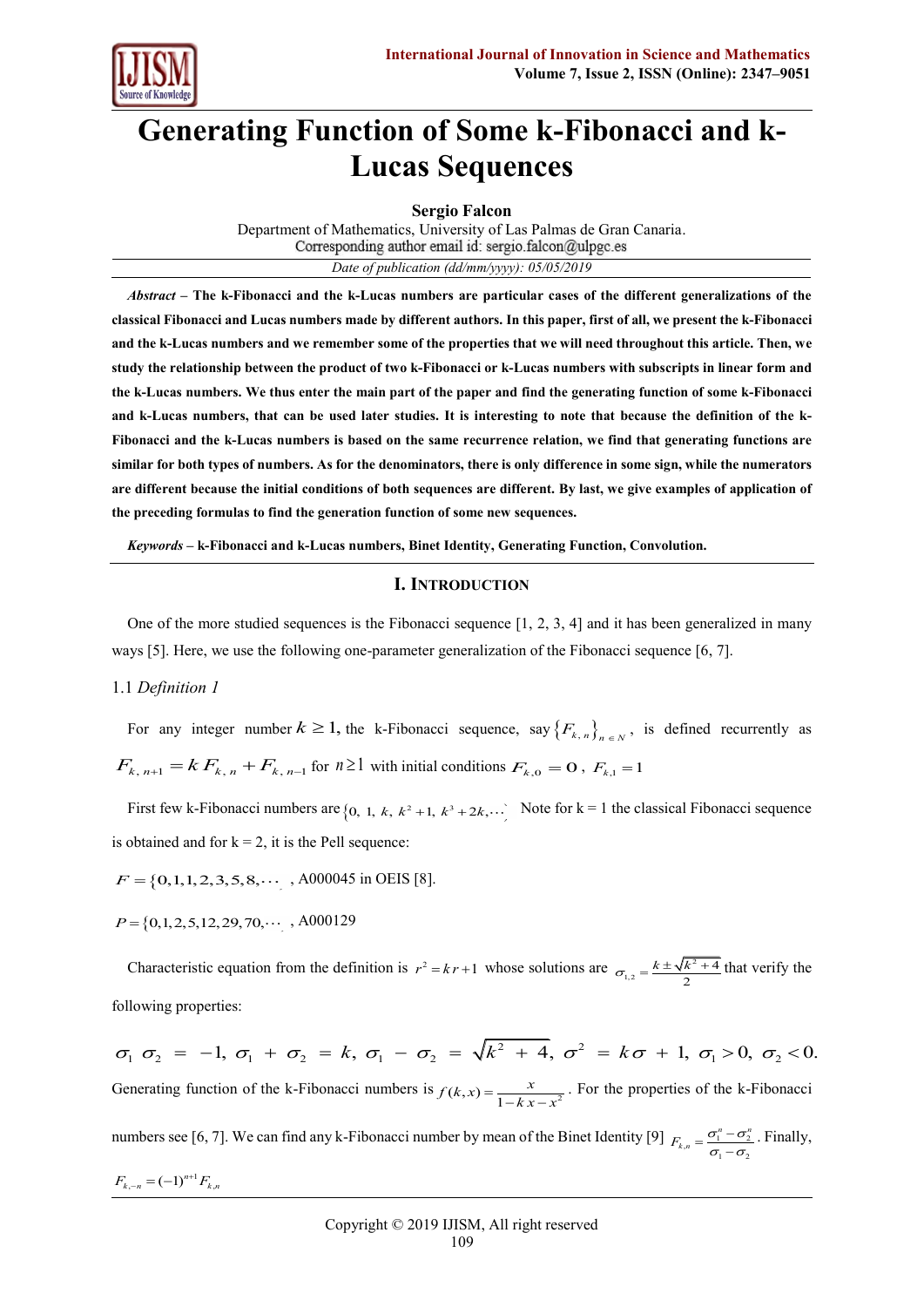

1.2 *Definition 2*

For any integer number  $k \ge 1$ , the k–Lucas sequence, say  $\{L_{k,n}\}_{n \in \mathbb{N}}$ , is defined recurrently as  $L_{k,n+1} = k L_{k,n} + L_{k,n-1}$  for  $n \ge 1$  and initial conditions  $L_{k,0} = 2$ ,  $L_{k,1} = k$ , [10].

For  $k = 1$  the classical Lucas sequence is obtained and for  $k = 2$ , it is the Lucas-Pell sequence. Generating function of the k-Lucas numbers is  $l(k, x) = \frac{2 - kx}{1 - kx - x^2}$  $=\frac{2-kx}{1-kx-x^2}$ . Binet Identity for the k-Lucas numbers is  $L_{k,n} = \sigma_1^n + \sigma_2^n$ . The k-Lucas numbers are related to the k-Fibonacci numbers by the relation  $L_{k,n} = F_{k,n-1} + F_{k,n+1}$ . Moreover,

$$
L_{k,-n} = (-1)^n L_{k,n} \text{ in [11] the following formulas are proven. If } r \in N - \{0\},
$$
\n
$$
\sum_{i=0}^m L_{k,r(i+p)} = \frac{L_{k,r(m+1)+p} - (-1)^r L_{k,rm+p} + (-1)^p L_{k,r-p} - L_{k,p}}{L_{k,r} - (-1)^r - 1}
$$
\n(1)\n
$$
\sum_{i=0}^m (-1)^i L_{k,r(i+p)} = \frac{(-1)^m L_{k,r(m+1)+p} + (-1)^{r+m} L_{k,rm+p} + (-1)^m L_{k,r-p} + L_{k,p}}{2}
$$
\n(2)

$$
\sum_{i=0}^{m} L_{k,ri+p} = \frac{\sum_{k,r} (m+r)+p \quad (\text{if } L_{k,r} - (-1)^r - 1)}{L_{k,r} - (-1)^r - 1} \tag{1}
$$
\n
$$
\sum_{i=0}^{m} (-1)^i L_{k,ri+p} = \frac{(-1)^m L_{k,r(m+1)+p} + (-1)^{r+m} L_{k,rm+p} + (-1)^m L_{k,r-p} + L_{k,p}}{L_{k,r} + (-1)^r + 1} \tag{2}
$$

In particular,  $\sum_{j=0}^{n} L_{k,j} = \frac{1}{k} (L_{k,n+1} + L_{k,n} + k - 2)$  $\sum_{j=0}^{n} L_{k,j} = \frac{1}{k} (L_{k,n+1} + L_{k,n} + k - 2)$ 

#### **II. PRODUCT OF TWO k-FIBONACCI AND k-LUCAS NUMBERS**

Before we prove a lemma that we need to find the sum of the products of two k-Fibonacci numbers with subscripts in linear form.

#### 2.1 *Lemma (Product of two k-Fibonacci Numbers)*

Let p, q be integer numbers. Product of two k-Fibonacci numbers is

$$
F_{k,p}F_{k,q} = \frac{1}{k^2 + 4} \Big( L_{k,p+q} - (-1)^q L_{k,p-q} \Big)
$$
 (3)

*Proof*.

Applying the Binet Identity, and taking into account  $\sigma_1 \sigma_2 = -1$ ,

Applying the Binet Identity, and taking into account 
$$
\sigma_1 \sigma_2 = -1
$$
,  
\n
$$
F_{k,p} F_{k,q} = \frac{1}{k^2 + 4} \Big( \sigma_1^p - \sigma_2^p \Big) \Big( \sigma_1^q - \sigma_2^q \Big) = \frac{1}{k^2 + 4} \Big( \sigma_1^{p+q} + \sigma_2^{p+q} - \Big( \sigma_1^p \sigma_2^q + \sigma_1^q \sigma_2^p \Big) \Big)
$$
\n
$$
= \frac{1}{k^2 + 4} \Big( L_{k,p+q} - \Big( \sigma_1^{p-q+q} \sigma_2^q + \sigma_1^q \sigma_2^{p-q+q} \Big) \Big) = \frac{1}{k^2 + 4} \Big( L_{k,p+q} - (-1)^q \Big( \sigma_1^{p-q} + \sigma_2^{p-q} \Big) \Big)
$$
\n
$$
= \frac{1}{k^2 + 4} \Big( L_{k,p+q} - (-1)^q L_{k,p-q} \Big)
$$

## 2.2 *Relationship between the k-Fibonacci and the k-Lucas Numbers*

If in the equation (3) it is  $q = 1$ , we obtain the formula that relates the k-Fibonacci and the k-Lucas numbers:

$$
F_{k,p} = \frac{1}{k^2 + 4} \left( L_{k,p+1} + L_{k,p-1} \right)
$$
\n(4)

#### 2.3 *Sum of the Products of two k-Fibonacci Numbers with Subscripts in Linear form*

If in the equation (3) it is  $p = ai + r$  and  $q = bi + s$ , then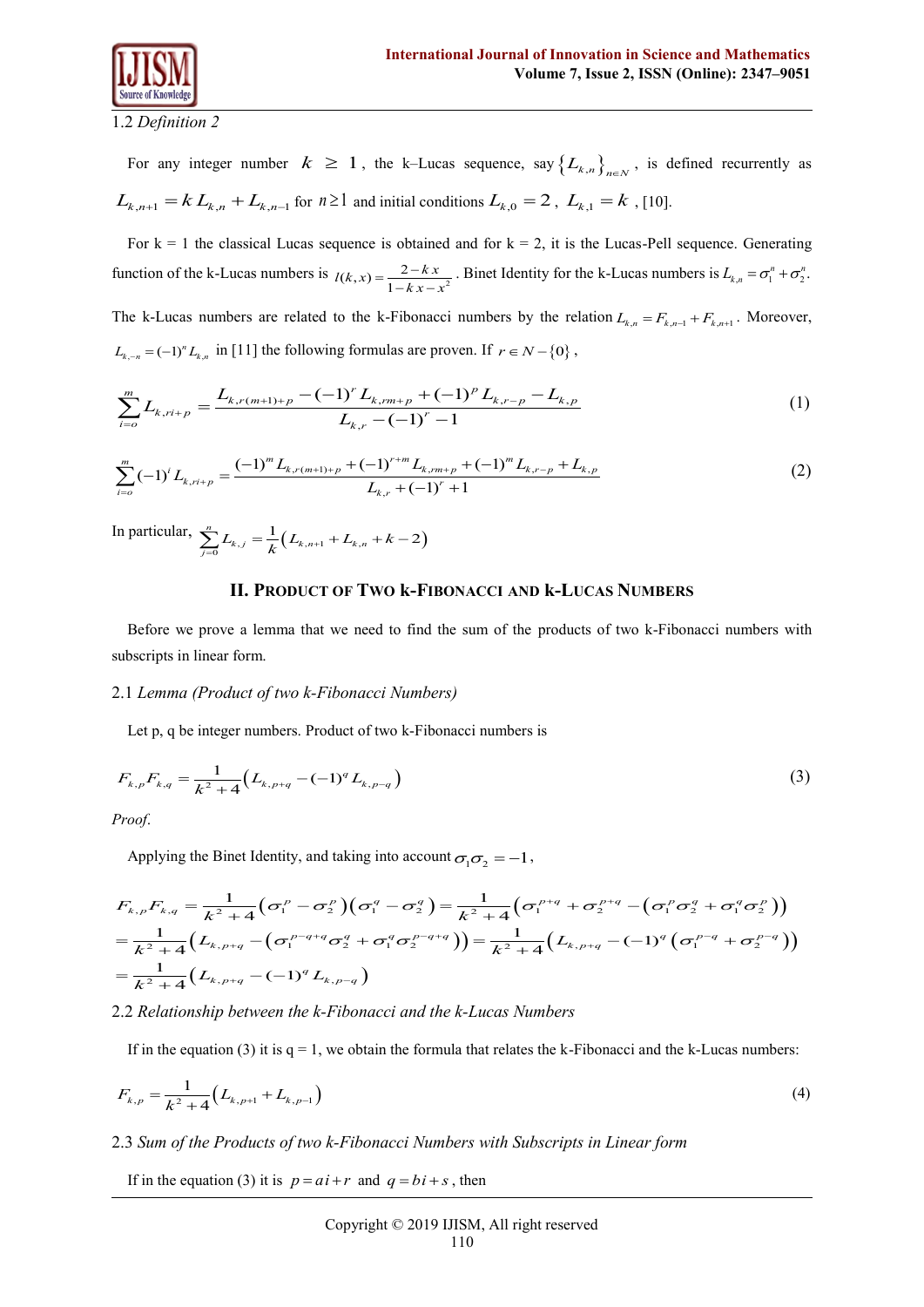

Source of Knowledge  

$$
F_{k,ai+r}F_{k,bi+s} = \frac{1}{k^2 + 4} (L_{k,(a+b)i+(r+s)} - (-1)^{bi+s} L_{k,(a-b)i+(r-s)})
$$
(5)

From this equation (5), the sum of the products of two k-Fibonacci numbers with subscripts in linear form is  
\n
$$
\sum_{i=0}^{n} F_{k,ai+r} F_{k,bi+s} = \frac{1}{k^2 + 4} \left( \sum_{i=0}^{n} L_{k,(a+b)i+(r+s)} - (-1)^s \sum_{i=0}^{n} L_{k,(a-b)i+(r-s)} \right)
$$
\n(6)

where the sums are calculated by means of the formulas (1) and (2), doing  $m = a + b$ ,  $p = r + s$ , or  $m = a - b$ ,  $p = r - s$ .

Find the form of this formula lacks interest and it is much more practical to impose conditions to the numerical values involved in it.

## 2.4 *Theorem: Sum of the Squares of the k-Fibonacci Numbers*

The sum of the squares of the k-Fibonacci numbers is

The sum of the squares of the k-1 conduct numbers is  
\n
$$
\sum_{j=0}^{n} F_{k,ai}^{2} = \frac{1}{k^{2} + 4} \left( \frac{L_{k,2a(n+1)} - L_{k,2an}}{L_{k,2a} - 2} - (-1)^{an} - \left( (-1)^{a} + 1 \right) n \right)
$$
\n(7)

We will divide the proof in two parts according "a" is odd or even. In the formula (3), if both subscripts are equal, then

$$
F_{k,p}^2 = \frac{1}{k^2 + 4} \left( L_{k,2p} - 2(-1)^p \right) \tag{8}
$$

In the formula (6), let us suppose  $b = a, s = r = 0$ . Then,

(1) If "a" is odd (
$$
a = 2p+1
$$
), the sum of the squares is  
\n
$$
\sum_{i=0}^{n} F_{k,(2p+1)i}^{2} = \frac{1}{k^{2} + 4} \left( \frac{L_{k,(2(2p+1)(n+1))} - L_{k,(2(2p+1)n})}{L_{k,(2(2p+1))} - 2} - (-1)^{n} \right)
$$

*Proof.*

Proof.  
\nIf we apply the formulas (8), (6) and (1),  
\n
$$
\sum_{i=0}^{n} F_{k,(2p+1)i}^{2} = \frac{1}{k^{2} + 4} \left( \sum_{i=0}^{n} L_{k,2(2p+1)i} - \sum_{i=0}^{n} (-1)^{(2p+1)i} 2 \right)
$$
\n
$$
= \frac{1}{k^{2} + 4} \left( \frac{L_{k,2(2p+1)(n+1)} - L_{k,2(2p+1)n} + L_{k,2(2p+1)} - L_{k,0}}{L_{k,2(2p+1)} - 2} - 2 \frac{(-1)^{(2p+1)n} + 1}{2} \right)
$$
\n
$$
= \frac{1}{k^{2} + 4} \left( \frac{L_{k,2(2p+1)(n+1)} - L_{k,2(2p+1)n}}{L_{k,2(2p+1)} - 2} - (-1)^{n} \right)
$$

(2) *Similarly, if "a" is Even*  $(a=2p)$ ,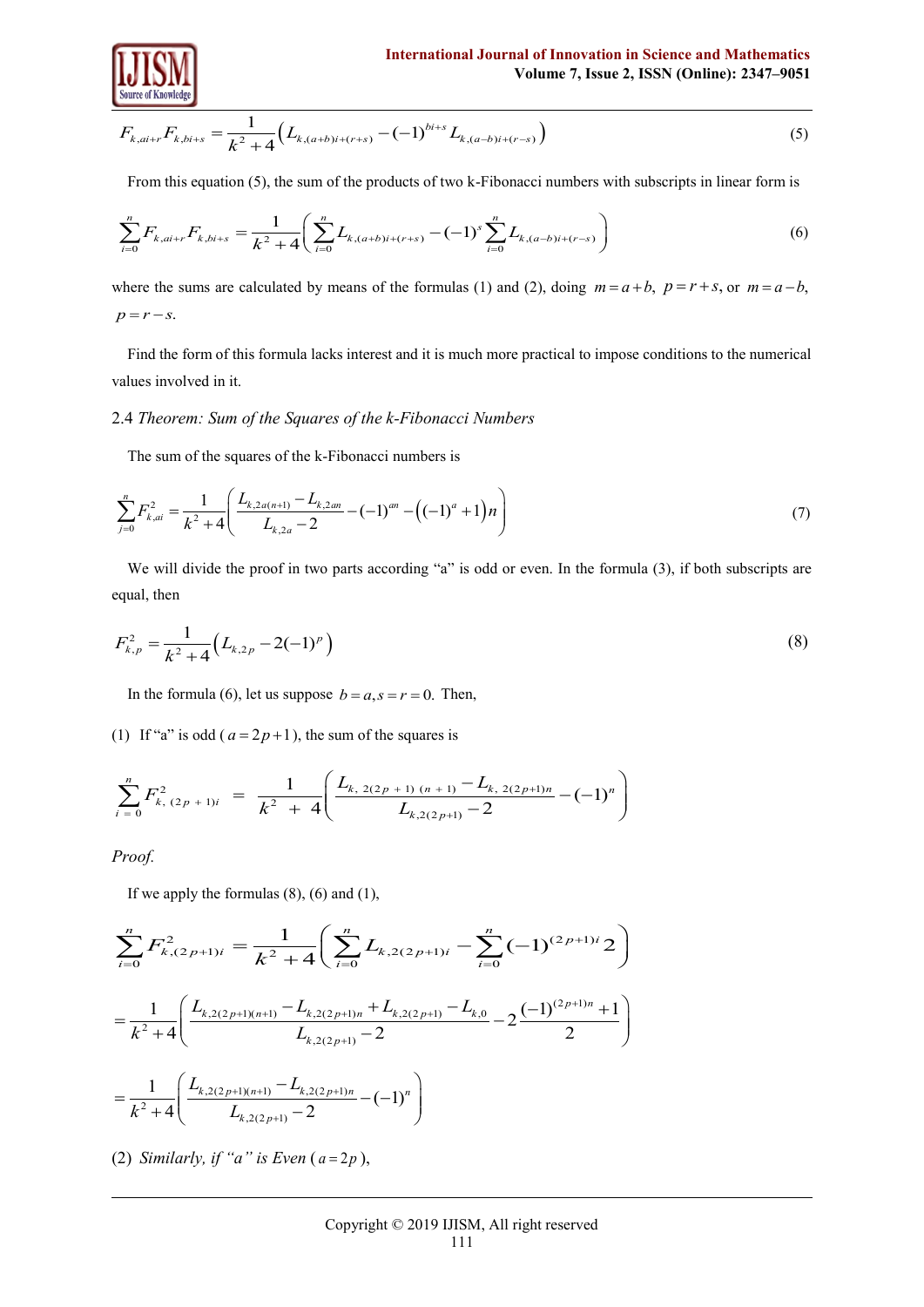

Volume of Knowledge  
\n
$$
\sum_{i=0}^{n} F_{k,2pi}^{2} = \frac{1}{k^{2} + 4} \left( \frac{L_{k,p(n+1)} - L_{k,4pn}}{L_{k,p} - 2} - 2n - 1 \right)
$$
\nVolume 7, Issue 2,

Joining both formulas in one we obtain the formula (7).

As particular cases

$$
\sum_{i=0}^{n} F_{k,i}^{2} = \frac{1}{k^{2} + 4} \left( \frac{L_{k,2n+1}}{k} - (-1)^{n} \right)
$$
\n
$$
\sum_{i=0}^{n} F_{k,2i}^{2} = \frac{1}{k^{2} + 4} \left( \frac{L_{k,4(n+1)} - L_{k,4n}}{L_{k,4} - 2} - 2n - 1 \right) \longrightarrow \sum_{i=0}^{n} F_{k,2i}^{2} = \frac{1}{k^{2} + 4} \left( \frac{F_{k,4n+2}}{k^{2}} - 2n - 1 \right)
$$
\n
$$
\sum_{i=0}^{n} F_{k,3i}^{2} = \frac{1}{k^{2} + 4} \left( \frac{L_{k,6(n+1)} - L_{k,6n}}{L_{k,6} - 2} - (-1)^{n} \right)
$$
\n
$$
\sum_{i=0}^{n} F_{k,4i}^{2} = \frac{1}{k^{2} + 4} \left( \frac{L_{k,8(n+1)} - L_{k,8n}}{L_{k,8} - 2} - 2n - 1 \right) \longrightarrow \sum_{i=0}^{n} F_{k,4i}^{2} = \frac{1}{k^{2} + 4} \left( \frac{F_{k,8n+1}}{k^{2} (k^{2} + 2)^{2}} - 2n - 1 \right)
$$

If 
$$
a = r = 1
$$
 and  $b = a$ , the equation (6) is  
\n
$$
\sum_{i=0}^{n} F_{k,ai+1}^{2} = \frac{1}{k^{2} + 4} \left( \frac{L_{k,2a(n+1)+2} + L_{k,2an+2} + L_{k,2a-2} - L_{k,2}}{L_{k,2a} - 2} + 2 \sum_{i=0}^{n} (-1)^{ai} \right)
$$

Simply apply again formulas (8), (6) and (1).

In particular, if  $a = 2$ , the sum of the squares of the odd k-Fibonacci numbers, taking into account the equation (4), is  $\left(\frac{L_{k,4n+6}-L_{k,4n+2}}{L(1,2n+1)}+2n+1\right)=\frac{1}{1,2n+1}\left(\frac{F_{k,4n+4}}{L}(n+1)\right)$ 

(4), is  
\n
$$
\sum_{i=0}^{n} F_{k, 2i+1}^{2} = \frac{1}{k^{2} + 4} \left( \frac{L_{k, 4n+6} - L_{k, 4n+2}}{k(k^{2} + 4)} + 2n + 1 \right) = \frac{1}{k^{2} + 4} \left( \frac{F_{k, 4n+4}}{k} + 2(n+1) \right)
$$

2.5 *Sum of the Products of two Consecutive k-Fibonacci Numbers*

If  $b = a = 1$ ,  $r = 0$ ,  $s = 1$ , the equation (6) becomes

2.5 Sum of the Products of two Consecutive k-Fibonacci Numbers  
\nIf 
$$
b = a = 1
$$
,  $r = 0$ ,  $s = 1$ , the equation (6) becomes  
\n
$$
\sum_{j=0}^{n} F_{k,j} F_{k,i+1} = \frac{1}{k^2 + 4} \left( \sum_{i=0}^{n} L_{k,2i+1} + \sum_{i=0}^{n} (-1)^i L_{k,-1} \right) = \frac{1}{k^2 + 4} \left( \frac{L_{k,2(n+1)+1} - L_{k,2n+1} - L_{k,1} - L_{k,1}}{L_{k,2} - 2} + L_{k,-1} \frac{(-1)^n + 1}{2} \right)
$$
\n
$$
= \frac{1}{k^2 + 4} \left( \frac{k L_{k,2n+2} - 2k}{k^2} - k \eta(n) \right) \to \sum_{i=0}^{n} F_{k,i} F_{k,i+1} = \frac{1}{k^2 + 4} \left( \frac{L_{k,2n+2} - 2}{k} - k \eta(n) \right) \text{ with } \eta(n) = \frac{(-1)^n + 1}{2}
$$

# 2.6 *Sum of the Products of Two k-Lucas Numbers*

First we will prove

$$
L_{k,p}L_{k,q} = L_{k,p+q} + (-1)^q L_{k,p-q}
$$
\n(9)

*Proof.*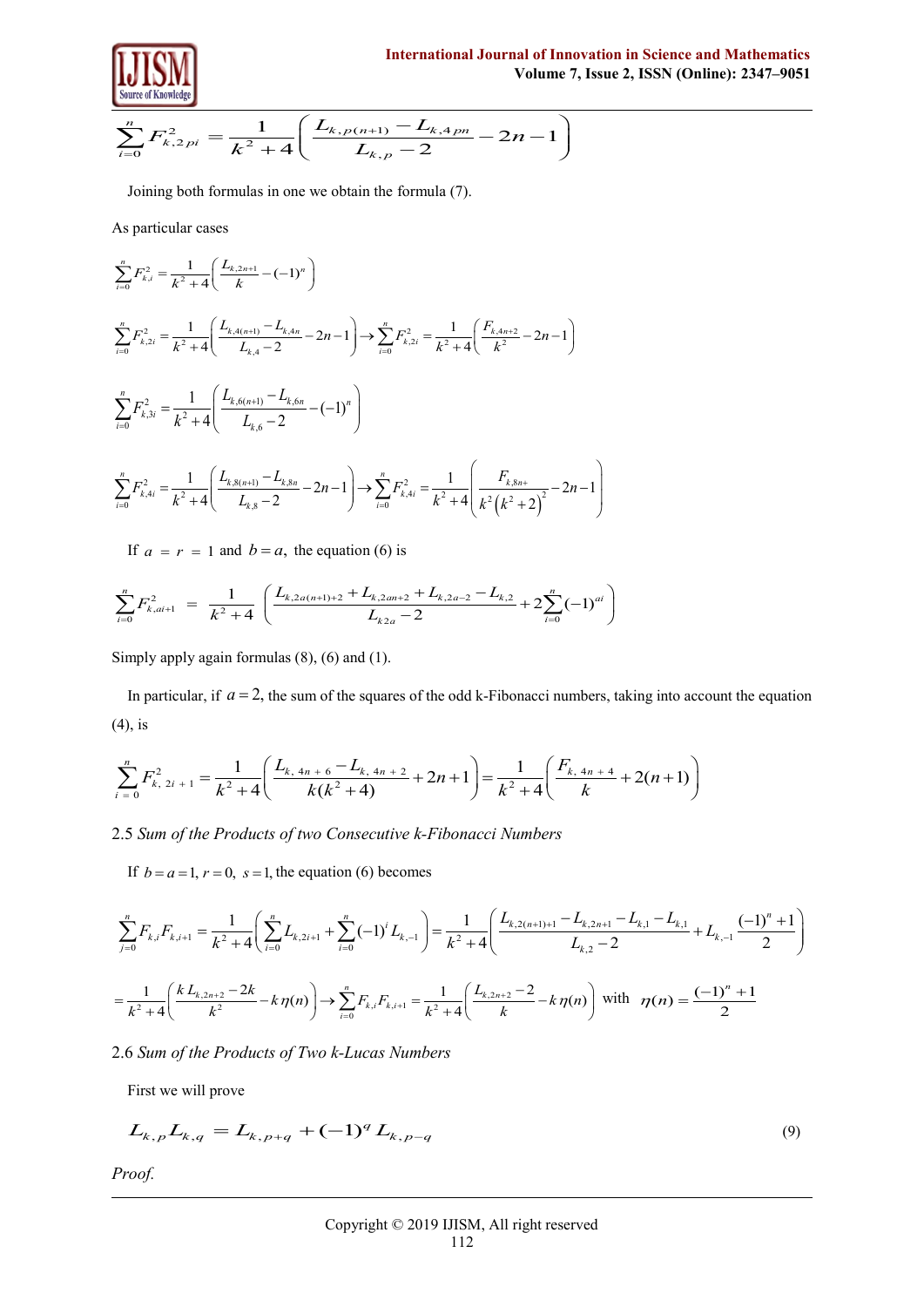

Taking into account the Binet Identity 
$$
L_{k,r} = \sigma_1^r + \sigma_2^r
$$
 and  $\sigma_1 \cdot \sigma_2 = -1$ , it is  
\n
$$
L_{k,p}L_{k,q} = (\sigma_1^p + \sigma_2^p)(\sigma_1^q + \sigma_2^q) = (\sigma_1^{p+q} + \sigma_2^{p+q}) + (\sigma_1^p \sigma_2^q + \sigma_1^q \sigma_2^p) = L_{k,p+q} + (\sigma_1^{p-q+q} \sigma_2^q + \sigma_1^q \sigma_2^{q-p+p})
$$
\n
$$
= L_{k,p+q} + (-1)^q (\sigma_1^{p-q} + \sigma_2^{p-q}) = L_{p+q} + (-1)^q L_{k,p-q}
$$

Then, the sum of the products of two k-Lucas numbers is similar to the formula (6) without the coefficient  $\frac{1}{l^2}$ 1 and changing  $-(-1)^s$  by  $+(-1)^s$ :

and changing 
$$
-(-1)^s
$$
 by  $+(-1)^s$ :  
\n
$$
\sum_{i=0}^n L_{k, ai+r} L_{k, bi+s} = \sum_{i=0}^n L_{k, (a+b)i+(r+s)} + (-1)^s \sum_{i=0}^n (-1)^{bi} L_{k, (a-b)i+(r-s)}
$$

In particular

$$
\sum_{i=0}^{n} L_{k,i} L_{k,i+1} = \frac{L_{k,2n+2} - 2}{k} + k \eta(n)
$$
  

$$
\sum_{i=0}^{n} L_{k,i}^{2} = \frac{L_{k,2n+1}}{k} + 2 + (-1)^{n}
$$
  

$$
\sum_{i=0}^{n} L_{k,2i}^{2} = \frac{L_{k,4n+4} - L_{k,4n}}{k^{2}(k^{2} + 4)} + 2n + 3 = \frac{F_{k,4n+2}}{k} + 2n + 3
$$
  

$$
\sum_{i=0}^{n} L_{k,2i+1}^{2} = \frac{L_{k,4n+6} - L_{k,4n+2}}{k^{2}(k^{2} + 4)} - 2n - 2 = \frac{F_{k,4n+4}}{k} - 2n - 2
$$

## **III. GENERATING FUNCTION OF SOME K-FIBONACCI AND K-LUCAS NUMBERS**

From definition of k-Fibonacci numbers it is easy to prove

$$
F_{k,p} = (k^2 + 2)F_{k,p-2} - F_{k,p-4}
$$
\n(10)

# 3.1 *Theorem: Generating Function of the even k-Fibonacci Numbers*

Generating function of the even k-Fibonacci numbers  $\{F_{k,2n}\}\$ is  $f_e(x) = \frac{kx}{1 - (k^2 + 2)x + x^2}$ 

*Proof.* 

Taking into account the recurrence relation (10)

Taking into account the recurrence relation (10)  
\n
$$
f_e(x) = F_{k,0} + F_{k,2}x + F_{k,4}x^2 + F_{k,6}x^3 + \cdots
$$
\n
$$
(k^2 + 2)x f_e(x) = (k^2 + 2)F_{k,0}x + (k^2 + 2)F_{k,2}x^2 + (k^2 + 2)F_{k,4}x^3 + \cdots
$$
\n
$$
x^2 f_e(x) = F_{k,0}x + (k^2 - 2)F_{k,0}x^2 + F_{k,2}x^3 + \cdots
$$
\n
$$
f_e(x)(1 - (k^2 + 2)x + x^2) = \frac{F_{k,0} + (F_{k,2} - (k^2 - 2)F_{k,0})x}{1 - (k^2 + 2)x + x^2} \rightarrow f_e(x) = \frac{kx}{1 - (k^2 + 2)x + x^2}
$$

$$
x^{2} f_{e}(x) = F_{k,0}x^{2} + F_{k,2}x^{3} + \cdots
$$
  

$$
f_{e}(x)(1 - (k^{2} + 2)x + x^{2}) = \frac{F_{k,0} + (F_{k,2} - (k^{2} - 2)F_{k,0})x}{1 - (k^{2} + 2)x + x^{2}} \rightarrow f_{e}(x) = \frac{kx}{1 - (k^{2} + 2)x + x^{2}}
$$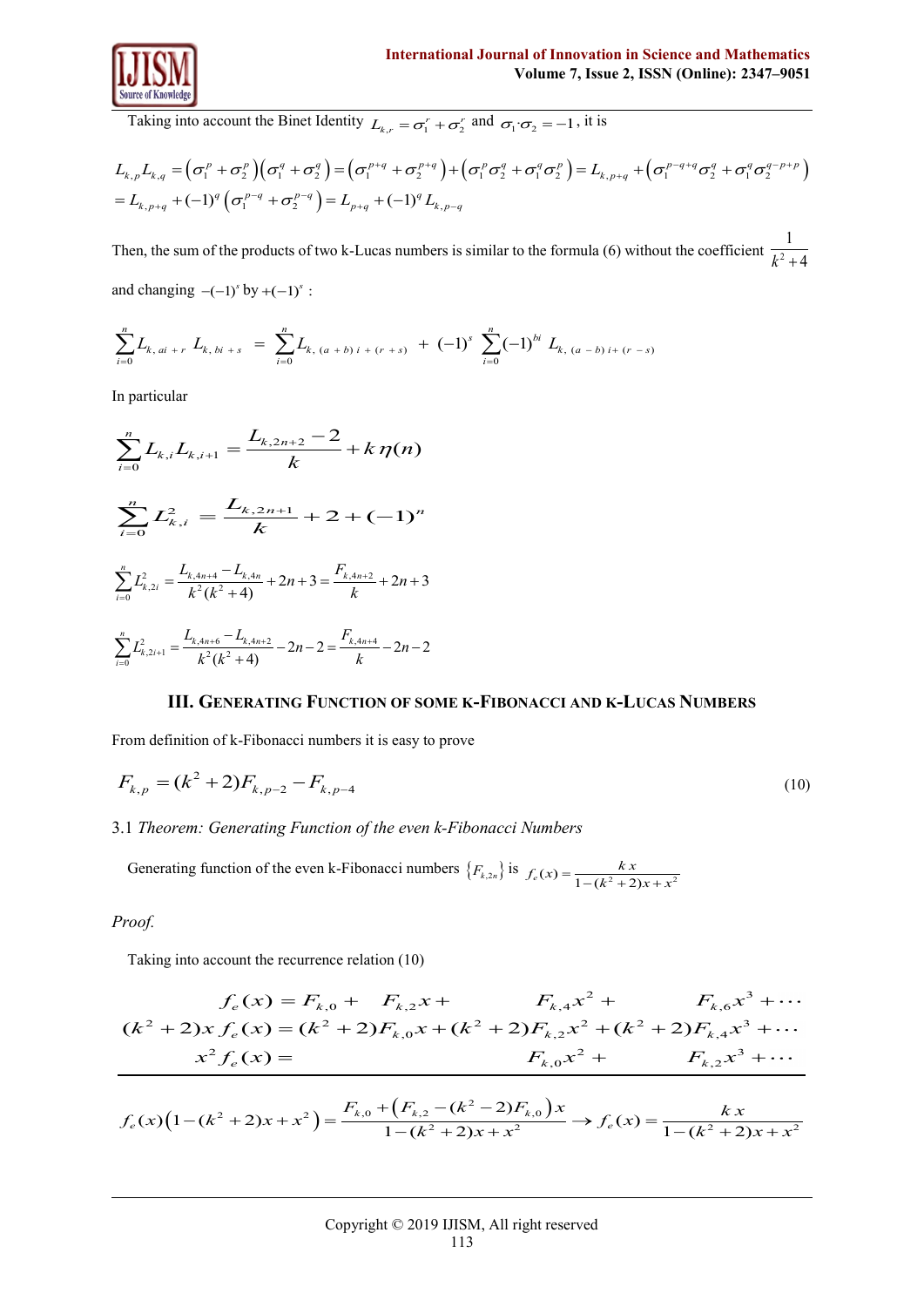

From the equation (3),  $F_{k,j}F_{k,j+1} = \frac{1}{k^2 + 4} (L_{k,2j+1} - (-1)^j k)$ . So, and taking into account Theorem 4, the generating function of the sequence  $\{F_{k,n}F_{k,n+1}\}\$  is  $f(k,x) = \frac{1}{k^2+4} \left( \frac{k(1+x)}{1-(k^2+2)x+x^2} - \frac{k}{1+x} \right) = \frac{kx}{1-(k^2+1)(x+x^2)+x^3}$  $k = \frac{1}{k^2 + 4} \left( \frac{k(1+x)}{1 - (k^2 + 2)x + x^2} - \frac{k}{1+x} \right) = \frac{kx}{1 - (k^2 + 1)(x + x^2) + x^3}$ 

From the equation (9),  $L_{k,j}L_{k,j+1} = L_{k,2,j+1} + (-1)^{j}k$ . Then, the generating function of the sequence  $\{L_{k,n}L_{k,n+1}\}\$  is  $l l(k, x) = \frac{k(2-k^2x+2x^2)}{(k-2)(2k+1)(2k+2)}$  $ll(k, x) = \frac{k(2 - k^2x + 2x^2)}{1 - (k^2 + 1)(x + x^2) + x^3}$  $=\frac{k(2-k^2x+2x^2)}{1-(k^2+1)(x+x^2)+x^3}$ 

Finally, the generating function of the sequence  $\{F_{k,n}^2\}$  is  $f2(k,x) = \frac{x-x^2}{1-(k^2+1)(x+x^2)+x^3}$ 

3.2 *Generating Function of the Sequences*  $\{L_{k,n-2i}\}\$  and  $\{(-1)^i L_{k,n-2i}\}\$ 

Special cases are the finite sequences  $\{L_{k,n-2i}\}\$  and  $\{F_{k,n-2i}\}\$  whose generating functions we will find next.

Let  $p(k, x)$  the generating function of the sequence  $\{L_{k,n-2}, L_{k,n-2}, L_{k,n-3}, \cdots\}$  finalizing in  $L_{k,1}$  or  $L_{k,0}$ <br>cording to "n" is odd or even, respectively. Then, taking into account the formula (10)<br> $p(k, x) = L_{k,n} + L_{$ according to "n" is odd or even, respectively. Then, taking into account the formula (10)<br>  $p(k, x) = L_{k,n} + L_{k,n-2}x + L_{k,n-4}x^2 + L_{k,n-6}x^3$  $\frac{1}{2}$  odd or ev

From the equation (3), 
$$
F_{k,j}F_{k,j+1} = \frac{1}{k^2 + 4}(L_{k,j+1} - (-1)^j k)
$$
. So, and taking into account Theorem 4, the  
nerating function of the sequence  $\{F_{k,n}F_{k,n+1}\}$  is  $f(k,x) = \frac{1}{k^2 + 4}(\frac{k(1+x)}{1-(k^2+2)x+x^2} - \frac{k}{1+x}) = \frac{kx}{1-(k^2+1)(x+x^2)+x^2}$   
From the equation (9),  $L_{k,j}L_{k,j+1} = L_{k,j+1} + (-1)^j k$ . Then, the generating function of the sequence  
 $L_{k,n}L_{k,n-1}$  is  $H(k,x) = \frac{k(2-k^2x+2x^2)}{1-(k^2+1)(x+x^2)+x^2}$   
Finally, the generating function of the sequence  $\{F_{k,n}^2\}$  is  $f2(k,x) = \frac{x-x^2}{1-(k^2+1)(x+x^2)+x^3}$   
2 *Generating function of the Sequences*  $\{L_{k,n-2t}\}$  and  $\{(-1)^j L_{k,n-2t}\}$   
Specificases are the finite sequences  $\{L_{k,n-2t}\}$  and  $\{F_{k,n-2t}\}$  whose generating functions we will find next.  
Let  $p(k,x)$  the generating function of the sequence  $\{L_{k,n-2t}\}$  and  $\{F_{k,n-2t}\}$  whose generating functions we will find next.  
Let  $p(k,x)$  the generating function of the sequence  $\{L_{k,n-2t}\}$  and  $\{F_{k,n-2t}\}$  whose generating functions we will find next.  
  
Let  $p(k,x)$  the generating function of the sequence  $\{L_{k,n-2t}\}$  and  $\{F_{k,n-2t}\}$  whose generating functions we will find next.  
  
Let  $p(k,x)$  the generating function of the sequence  $\{L_{k,n-2t} = \frac{1}{k^2k^2 + 2k^2 + k^2 + k^2 + 2k^2 + k^2 + 2k^2 + k^2 + 2k^2 + k^2 + 2k^2 + k^2 + 2k^2 + k^2 + 2k^2 + k^2 + 2k^2 + 2k^2 + 2k^2 + 2k^2 + 2k^2 + 2k^2 + 2k^2 + 2k^2 + 2k^$ 

Similarly, we can prove the generating function of the alternated sequence  $\left\{(-1)^i L_{k,n-2i}\right\}$  is

$$
pa(k, x) = \frac{L_{k,n} + L_{k,n+2}x}{1 + (k^2 + 2)x + x^2}
$$

We can use this method to find the generating function of some special k-Fibonacci and k-Lucas sequences. Next we present some of them:

a) 
$$
\{F_{k,2n}\}\mapsto \frac{kx}{1-(k^2+2)x+x^2}
$$

b) 
$$
\{F_{k,2n+1}\}\mapsto \frac{1-x}{1-(\kappa^2+2)x+x^2}
$$

c) 
$$
\{L_{k,2n}\}\mapsto \frac{2-(k^2+2)x}{1-(k^2+2)x+x^2}
$$

d) 
$$
{L_{k,2n+1}} \rightarrow L \tfrac{k(1+x)}{1-(k^2+2)x+x^2}
$$

e) 
$$
\{(-1)^n F_{k,2n}\}\mapsto \frac{-kx}{1+(k^2+2)x+x^2}
$$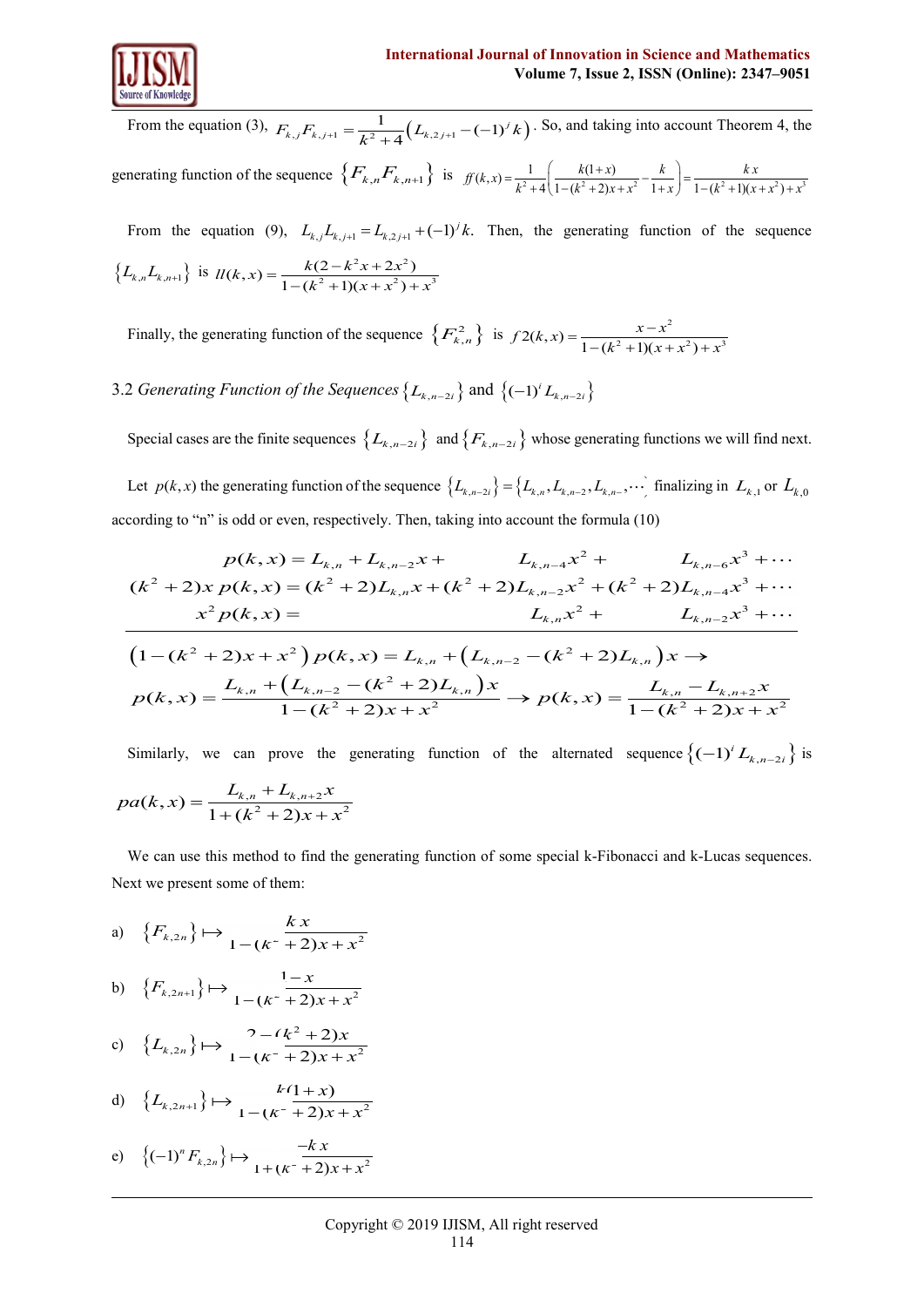

f) 
$$
\left\{(-1)^n F_{k,2n+1}\right\} \mapsto \frac{1-x}{1 + (k^2 + 2)x + x^2}
$$
  
g) 
$$
\left\{(-1)^n L_{k,2n}\right\} \mapsto \frac{2 + (k^2 + 2)x}{1 + (k^2 + 2)x + x^2}
$$

h) 
$$
\{(-1)^n L_{k,2n+1}\} \mapsto L^2 \frac{k(1+x)}{1 + (k^2 + 2)x + x^2}
$$

i) 
$$
\{F_{k,n}F_{k,n+1}\}\mapsto \frac{kx}{1-(k^2+1)(x+x^2)+x^3}
$$

j) 
$$
\left\{L_{k,n}L_{k,n+1}\right\} \mapsto \frac{k(2-k^2x+2x^2)}{1-(k^2+1)(x+x^2)+x^3}
$$

k) 
$$
\{L_{k,n-2i}\}\mapsto \frac{L_{k,n+2}x}{1-(k^2+2)x+x^2}
$$

## 3.3 *Applications*

These formulas can be used to find the generating functions of the sequences of k-numbers whose general terms can be expressed as a linear expression of k-Fibonacci or k-Lucas numbers.

## *Example 1.*

Generating function of the sequence  $\{F_{k,n}^2\}$ 

From the equation (3),  $F_{k,n}^2 = \frac{1}{L^2 + 4} (L_{k,2n} - (-1)^n 2)$ .  $F_{k,n}^2 = \frac{1}{k^2 + 4} (L_{k,2n} - (-1)^n 2)$ . Then, its generating function is is a combination of the generating function of  $L_{k,2n}$  and that of  $\left\{(-1)^n\right\}$ :  $\left(\frac{2-(k^2+2)x}{1-(k^2+2)x+x^2}-2\frac{1}{1+x}\right)=\frac{1}{k^2+4}\frac{(k^2+4)(x-x^2)}{1-(k^2+1)(x+x^2)+x^3}$ 

generating function of 
$$
L_{k,2n}
$$
 and that of  $\{(-1)^n\}$ :  
\n
$$
g.f.\left(\{F_{k,n}^2\}\right) = \frac{1}{k^2 + 4} \Big(g.f.\left(\{L_{k,2n}\}\right) - 2g.f.\left(\{(-1)^n\}\right)\Big) = \frac{1}{k^2 + 4} \Big(\frac{2 - (k^2 + 2)x}{1 - (k^2 + 2)x + x^2} - 2\frac{1}{1 + x}\Big) = \frac{1}{k^2 + 4} \frac{(k^2 + 4)(x - x^2)}{1 - (k^2 + 1)(x + x^2) + x^3}
$$
\n
$$
\{F_{k,n}^2\} \mapsto \frac{x - x^2}{1 - (k^2 + 1)(x + x^2) + x^3}
$$

It is interesting to note the denominator of this generating function shows the recurrence relation of the squares of the k-Fibonacci numbers:  $F_{k,n}^2 = (k^2 + 1)(F_{k,n-1}^2 + F_{k,n-2}^2) - F_{k,n-3}^2$ 

## *Example 2*:

Generating function of the sequence  $\{L^2_{k,n}\}\$ 

From the equation (9),  $L_{k,n}^2 = L_{k,2n} + (-1)^n 2$  and using the formula  $\odot$  of the page 9, the generating function of the  $L^2_{k,n}$  numbers is  $l2(k,n) = \frac{2-(k^2+2)x}{2(k,n)(k-2)} + \frac{2}{k-1} = \frac{4-(3k^2+4)x-k^2x^2}{2(k,n)(k-2)}$ in (9),  $L_{k,n}^2 = L_{k,2n} + (-1)^n 2$  and using the formula  $\odot$  of the<br>  $l2(k,n) = \frac{2 - (k^2 + 2)x}{1 - (k^2 + 2) + x^2} + \frac{2}{1 + x} = \frac{4 - (3k^2 + 4)x - k^2 x^2}{1 - (k^2 + 1)(x + x^2) + x^3}$  $\zeta_{k,n} = L_{k,2n} + (-1)^n 2$  and using the formula  $\odot$  of the page<br>=  $\frac{2 - (k^2 + 2)x}{1 - (k^2 + 2) + x^2} + \frac{2}{1 + x} = \frac{4 - (3k^2 + 4)x - k^2 x^2}{1 - (k^2 + 1)(x + x^2) + x^3}$ 

# *Recurrence Relations* [12].

On the other hand, the denominator of these generating functions shows the recurrence relation for both seque-